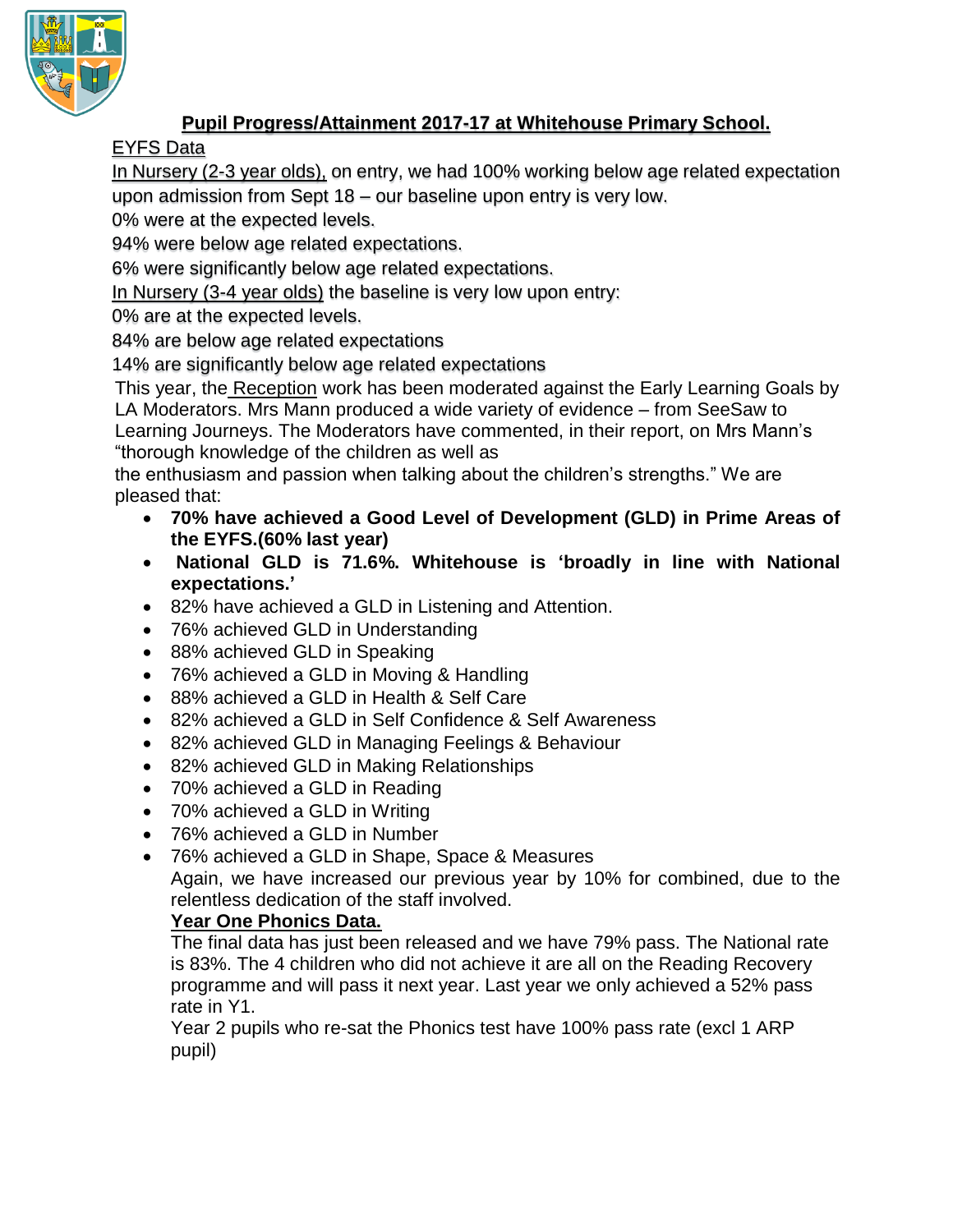## **End of KS1 Data Summer 2018**

**Reading** data. Number of children at expected or above, including ARP = 67% Number of children at expected or above, excluding ARP = 69% National is 75% There are 30 children, including the ARP

| Reading                                                                                                                                                       | P  |        |              | more are be crimaron, increasing are rather<br><b>PKF</b> |            |                | <b>WTS</b> |                |        |        | <b>EXP</b> |                  |  |       | <b>GDS</b>     |                |       |
|---------------------------------------------------------------------------------------------------------------------------------------------------------------|----|--------|--------------|-----------------------------------------------------------|------------|----------------|------------|----------------|--------|--------|------------|------------------|--|-------|----------------|----------------|-------|
|                                                                                                                                                               | no | $\%$   | no           |                                                           |            | %              |            | no             |        | $\%$   |            | no               |  | $\%$  |                | no             | %     |
| <b>Boys</b>                                                                                                                                                   |    |        | $\mathbf{1}$ |                                                           | 3.3%       |                |            | $\overline{4}$ |        | 13.3%% |            | 8                |  | 26.4% |                | 2              | 6.6%  |
| girls                                                                                                                                                         |    |        |              |                                                           |            |                | 5          |                | 16.5%% |        |            | $\overline{4}$   |  | 13.3% |                | $6\phantom{1}$ | 19.8% |
| All                                                                                                                                                           |    | 1      |              |                                                           | 3%         |                |            | 9              |        | 30%    |            | 12               |  | 40%%  |                | 8              | 27%   |
| Writing data. Number of children at expected or above, including ARP = 73%<br>Number of children at expected or above, excluding ARP = 76%<br>National is 70% |    |        |              |                                                           |            |                |            |                |        |        |            |                  |  |       |                |                |       |
| Writing                                                                                                                                                       | P  |        | <b>PKF</b>   |                                                           | <b>WTS</b> |                |            |                |        |        | <b>EXP</b> |                  |  |       |                | <b>GDS</b>     |       |
|                                                                                                                                                               | no | 0%     | no           |                                                           | 0%         | no             |            |                | 0%     | no     |            |                  |  | 0%    |                | no             | 0%    |
| <b>Boys</b>                                                                                                                                                   |    | %      | 1            |                                                           | 3.3%       |                | 5          |                | 16.5%  | 9      |            |                  |  | 29.7% |                | $\mathbf 0$    | %     |
| girls                                                                                                                                                         |    |        |              |                                                           |            | $\overline{2}$ |            | 6.6%           |        | 13     |            |                  |  | 42.9% | $\mathbf 0$    |                | $\%$  |
| All                                                                                                                                                           |    | 1<br>% |              |                                                           | 3%         | $\overline{7}$ |            |                | 23%    |        |            | 22<br>73%        |  |       | $\overline{0}$ |                | $\%$  |
| Maths data. Number of children at expected or above, including ARP = 57%<br>Number of children at expected or above, excluding ARP = 59%<br>National is 76%   |    |        |              |                                                           |            |                |            |                |        |        |            |                  |  |       |                |                |       |
| <b>Maths</b>                                                                                                                                                  | P  |        | <b>PKF</b>   |                                                           |            |                |            | <b>WTS</b>     |        |        | <b>EXP</b> |                  |  |       |                | <b>GDS</b>     |       |
|                                                                                                                                                               | no | 0%     |              | no                                                        |            | $0\%$          |            | no             |        | $0\%$  |            | no               |  | $0\%$ |                | no             | 0%    |
| <b>Boys</b>                                                                                                                                                   |    | $\%$   |              | $\mathbf{1}$                                              |            | 3.3%           |            | $6\phantom{1}$ |        | 19.8%  |            | 5                |  | 16.5% |                | $\overline{3}$ | 10%   |
| girls                                                                                                                                                         |    |        |              | $\mathbf{1}$                                              |            | 3.3%           |            | 5              |        | 16.5%  |            | $\boldsymbol{9}$ |  | 29.7% |                | $\mathbf 0$    | $\%$  |
|                                                                                                                                                               |    | $\%$   |              | $\overline{2}$                                            |            | 7%             |            | 11             |        | 36.%   |            | 14               |  | 47%   |                | 3              | 10%   |

Science- EXS = 60%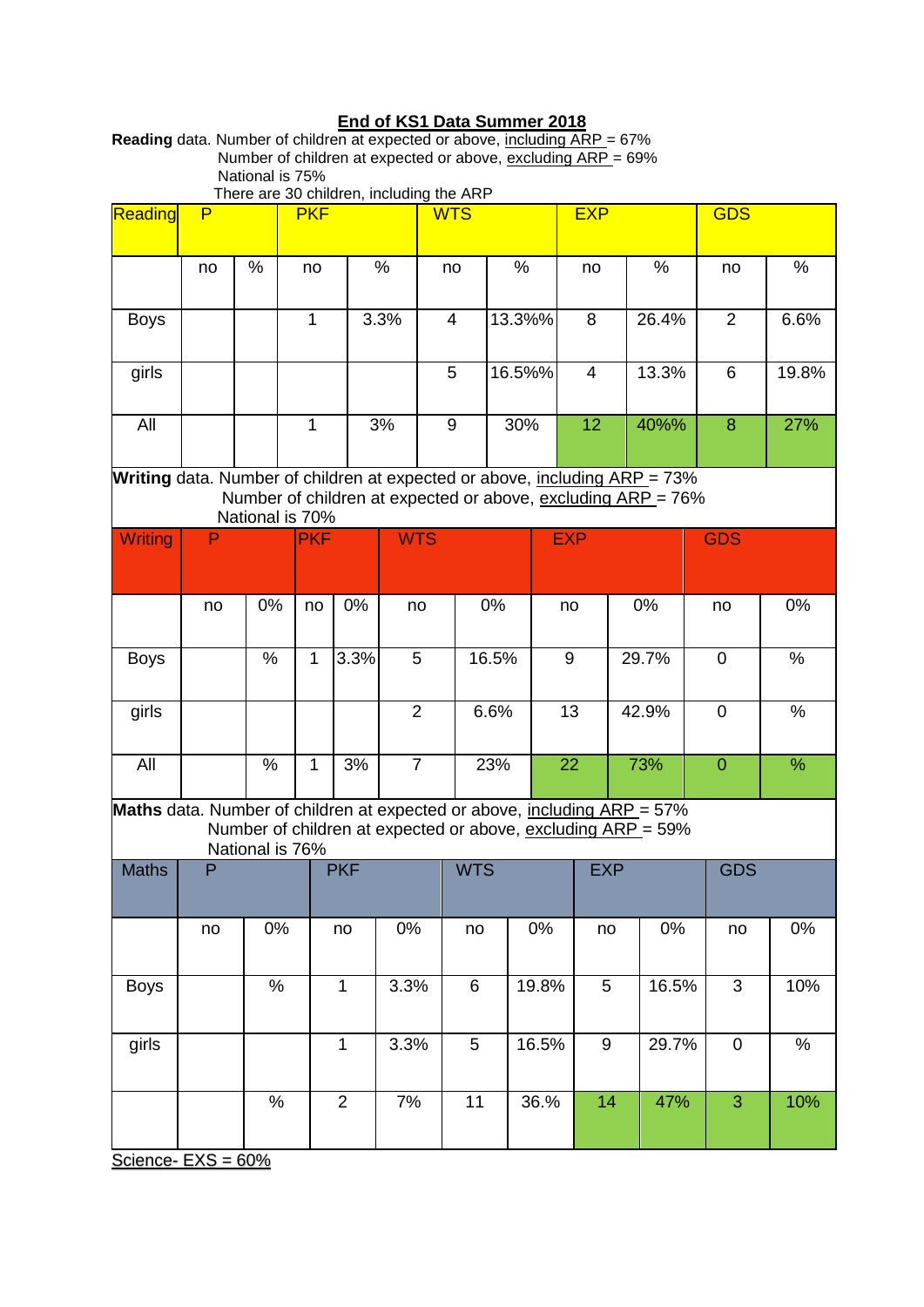Year 6 Data. 2018

**Reading** data. Number of children at expected or above, including ARP =61 % Number of children at expected or above, excluding ARP = 73% National is 75%

| <b>Reading Absent</b>                                                                                                                                                     |                    |               | <b>PKF</b>     |                | <b>WTS</b>       |    |                | <b>EXP</b>                        |                  | <b>GDS</b>     |                 |  |
|---------------------------------------------------------------------------------------------------------------------------------------------------------------------------|--------------------|---------------|----------------|----------------|------------------|----|----------------|-----------------------------------|------------------|----------------|-----------------|--|
|                                                                                                                                                                           | no                 | $\%$          | no             | $\%$           | no               |    |                | no                                | $\%$             | no             | %               |  |
| <b>Boys</b>                                                                                                                                                               | $\mathbf{1}$       | 5.6%<br>(6.7% | $\overline{2}$ | 11%<br>(13.3%) | $\overline{2}$   |    | 11%<br>(13.3%) | $\overline{4}$                    | 22%<br>(26.6%)   | 2              | 11%<br>(13.3%)  |  |
| girls                                                                                                                                                                     |                    |               | $\mathbf{1}$   | 5.6%<br>(6.7%) | 1                |    | 5.6%<br>(6.7%) | $\overline{2}$                    | 11%<br>(13.3%)   | 3              | 16.6%<br>(20%)% |  |
| All                                                                                                                                                                       | 5.6%<br>1<br>(6.7% |               | 3              | 16.6%<br>20%)  | $\mathfrak{B}$   |    |                | 16.6%<br>$6\phantom{1}6$<br>(20%) | 33.%<br>(40%)    | 5              | 28%<br>(33.3%)  |  |
| Writing data (T A. Number of children at expected or above, including ARP =67 %<br>Number of children at expected or above, excluding ARP =80 %<br><b>National is 78%</b> |                    |               |                |                |                  |    |                |                                   |                  |                |                 |  |
| Writing                                                                                                                                                                   | P                  |               | <b>PKF</b>     |                | <b>WTS</b>       |    |                | <b>EXP</b>                        |                  | <b>GDS</b>     |                 |  |
|                                                                                                                                                                           | no                 | 0%            | no             | 0%             | no               | 0% |                | no                                | 0%               | no             | 0%              |  |
| <b>Boys</b>                                                                                                                                                               |                    |               | $\overline{2}$ | 11%<br>(13.3%) | $\overline{2}$   |    | 11%<br>(13%)   | $\overline{7}$                    | 38.9%<br>(46%)   | $\mathbf 0$    | $\%$            |  |
| girls                                                                                                                                                                     |                    |               | $\mathbf{1}$   | 5.6%<br>(6.7%) | $\mathbf{1}$     |    | 5.6%<br>(6.7%) | 4                                 | 22%<br>(26.6%)   | $\mathbf{1}$   | $5.6\%(7\%)$    |  |
| All                                                                                                                                                                       |                    |               | $\overline{3}$ | 16.6%<br>(20%) | $\overline{2}$   |    | 11%<br>(13%)   | 12                                | 67% (79.2)       | $\overline{1}$ | $6\%(7\%)$      |  |
| <b>SPAG</b> data (T A. Number of children at expected or above, including ARP = 78%<br>Number of children at expected or above, excluding ARP = 95%<br>National is 78%    |                    |               |                |                |                  |    |                |                                   |                  |                |                 |  |
| <b>SPAG</b>                                                                                                                                                               | abse<br>nt         |               | <b>PKF</b>     |                | <b>WTS</b>       |    |                | <b>EXP</b>                        |                  | <b>GDS</b>     |                 |  |
|                                                                                                                                                                           | no                 | 0%            | no             | 0%             | no               |    | 0%             | no                                | 0%               | no             | 0%              |  |
| <b>Boys</b>                                                                                                                                                               | 1                  | 5.6%<br>(6.7% | $\overline{2}$ | 11%<br>(13.3%) | $\boldsymbol{0}$ |    |                | 5                                 | 28%<br>(32.5%)   | $\overline{2}$ | 11%<br>(13,3%)  |  |
| girls                                                                                                                                                                     |                    |               | $\mathbf{1}$   | 5.6%<br>(6.7%) | $\pmb{0}$        |    |                | 6                                 | 33.2%<br>(40%)   | $\overline{1}$ | 5.6%<br>(6.7%)  |  |
| All                                                                                                                                                                       | $\mathbf{1}$       | 5.6%<br>(6,7% | $\mathfrak{S}$ | 16.6%<br>20%)  | $\pmb{0}$        |    | $0\%$          | 11                                | 61.2%<br>(72.5%) | 3              | 16.6%<br>(20%)  |  |